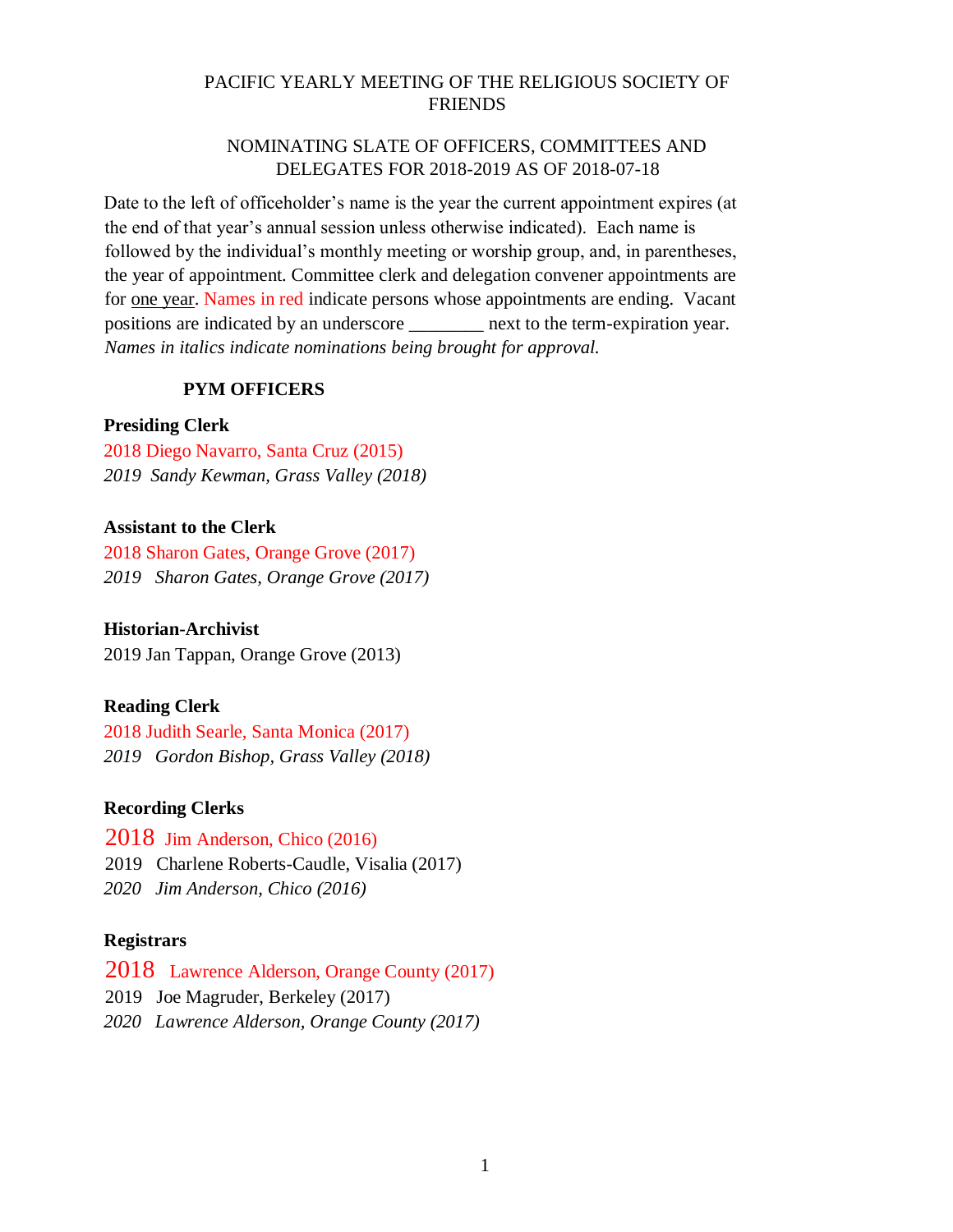### **Statistical Clerk**

2019 Sherri Sisson, Orange County (2017) 2020 *David* (*DJ) Bloom, Appleseed (2018)* 

**Treasurer** (term through 9/30 of year shown) 2019 Roy Allen, Berkeley (2013

# **PYM COMMITTEES**

#### **Arrangements Committee\***

(6 members, 3-year terms) \*This new standing committee was created at 2017 annual session and remains to be fully staffed 2018 Sarah Tyrrell, Berkeley (2016, Arrangements Clerk appointment) 2018 *Karen Morgan, Redwood Forest (2018)* 2019 Bronwen Hillman, Mexico City (2017, Arrangements Clerk appointment) *Clerk*

*2019 Don Sands, Sacramento (2018)* 

2020 *Jan Turner (food), Humbolt (2018)*

2020 *Kate Connell, Santa Barbara (2018)*

2021 *Ann Fuller, Santa Monica (2018)* 

2021 *Emily Walden, Central Coast (2018)*  Ex Officio: Registrars

### **Children's Program Committee**

2018 Chamba Cooke, Grass Vly. (2015), co-clerk

2018 Carol Cruickshank, San Francisco (2015)

2018 Peggy Craik, ConejoVlyWG (2016),co-clerk

2019 Marcus Melander, Santa Cruz (2017)

2019 *Stanley Chagala, Redwood Forest, 2018*

2020 Mary Lee, Visalia (2017)

2020 Vivian Carlson, Honolulu (2017)

2021 *Maia Ostrom, Central Coast (2018)*

2021 *Sasha Horowitz, Santa Monica (2018)*

### Ex Officio:

2018 Nate Secrest, Lake County WG (2016)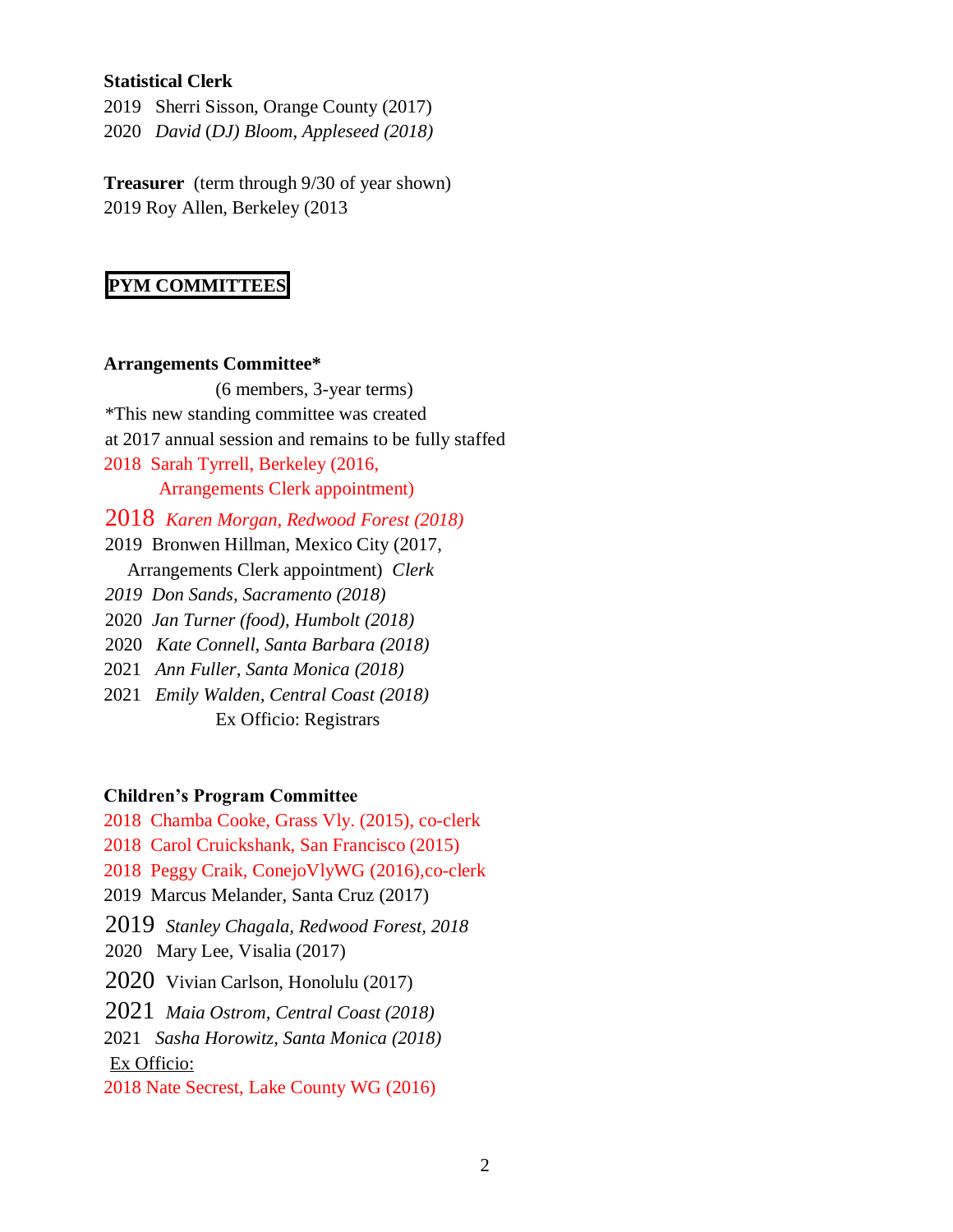#### (immediate past program coordinator)

2018 Lee Sisson, (current program coordinator)

Ex Officio: Youth Programs Coordinator

#### **Communications Committee\***

(5 members, 3-year terms) \*This new standing committee was created at 2017 annual session and remains to be fully staffed

2018 Eric Moon, Berkeley (2017)

2019 George Mills, Palo Alto (2016 (Secretariat Committee appointment))

2019 *Mary Klein, Palo Alto (2018)* 

*2020 Arthur Kegerreis, Orange Grove (2018)* 

- 2020 *Hannah Lewbell, San Jose (2018) Co-clerk to 2019*
- 2021 *Lawrence Alderson, Orange County (2018) Co-clerk to 2019*

Ex Officio: Web Coordinator, Assistant to the Clerk, Youth Programs Coordinator **Web Coordinator (appointed by Communications Committee)**

### **Faith and Practice Revision Committee**

2018 Chuck Orr, La Jolla (2014)

2018 Laura Magnani, Berkeley (2016), co-clerk *2019 Jennifer Carr, Reno (2018)* 2019 Patricia Portillo, Sacramento (2016) 2020 Carl Magruder, Str. Ck. (2014), *co-clerk to 2019* 2019 *Sarah Tyrrell, Berkeley (2018) 2020 Laura Magnani, Berkeley (2016), co-clerk to 2019* 2021 *Sue Scott, Inland Valley (2018)*  2021 S*tan Searle, Santa Monica (2018)* \*IT position created at 2017 annual session Ex Officio: Historian-Archivist

#### **Finance Committee**

2018 Sandy Farley, Palo Alto (2015) 2018 Carolyn Stephenson, Honolulu (2017) 2019 *Sherri Sisson, Orange County (2018)* 2019 *Sandy Farley, Palo Alto (2015), Clerk*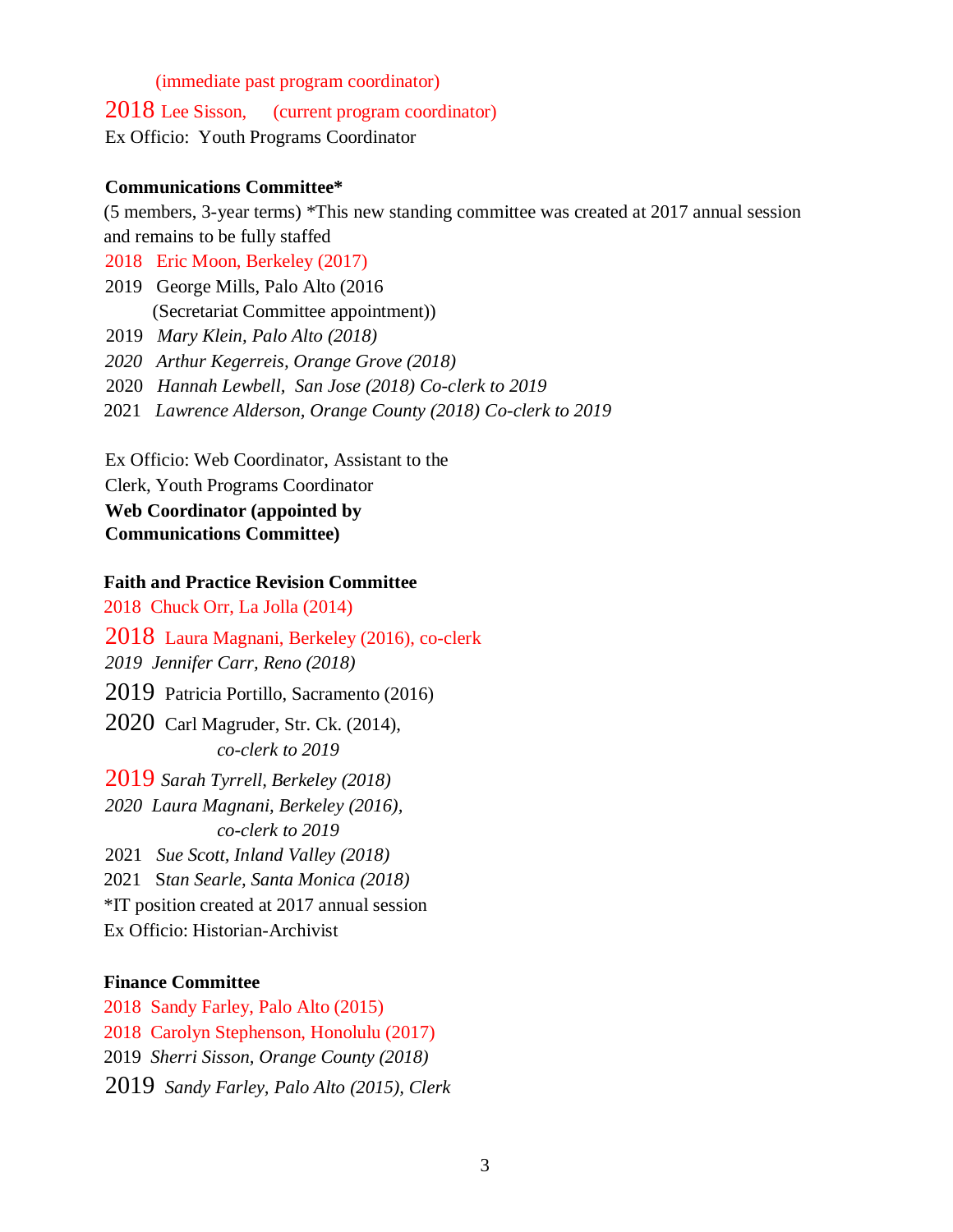2020 Sharon Shen, Berkeley (2015)

- 2020 Emma Castanedo, La Jolla (2017)
- 2021 *Robert Levering, Santa Cruz (2018)*

2021 *\_\_\_\_\_\_\_\_\_\_\_\_\_\_\_\_\_\_\_\_\_\_\_\_\_\_\_\_\_\_*

Ex Officio: Treasurer, Statistical Clerk

### **Holding Corporation**

2018 Peter Neumann, Santa Barbara (2015)

2018 Beth McCleary, Reno (2012)

2019 Jeff Kroeber, San Jose (2013)

2019 Stratton Jaquette, Palo Alto (2016)

2020 Jennifer Carr, Las Vegas (2014)

2020 Sharlene Roberts-Caudle, Visalia (2014)

2021 *Paul Harris, Redwood Forest (2018)*

2021 *Margaret Mossman, Berkeley(2018)* 

Ex Officio: Treasurer, Presiding Clerk

(Holding Corp. appoints its own officers)

### **Junior Yearly Meeting (JYM) Committee**

(adult committee)

2018 Erika Tarabini, Redding (2013)

2018 Muriel Strand, Sacramento (2015), clerk

2019 Dan Strickland, Orange Grove (2013)

2019 Suzanne Doss, Orange Grove (2013)

2019 *Muriel Strand, Sacramento (2015), Co- clerk*

2020 Sarah Armstrong Jones, Big Island (2017) *Co-clerk*

2021 Don McCormick, Grass Valley (2017)

2020 \_\_\_\_\_\_\_\_\_\_\_\_\_\_\_\_\_\_\_\_\_\_\_\_\_\_\_\_\_\_\_\_

2022 *David Ledderman, Orange County (2018)* 

2021 *Austin Stanion, Orange Grove (2018)*

*2021 \_\_\_\_\_\_\_\_\_\_\_\_\_\_\_\_\_\_\_\_\_\_\_\_\_\_\_\_\_\_\_\_\_\_\_\_*

Ex Officio: Youth Programs Coordinator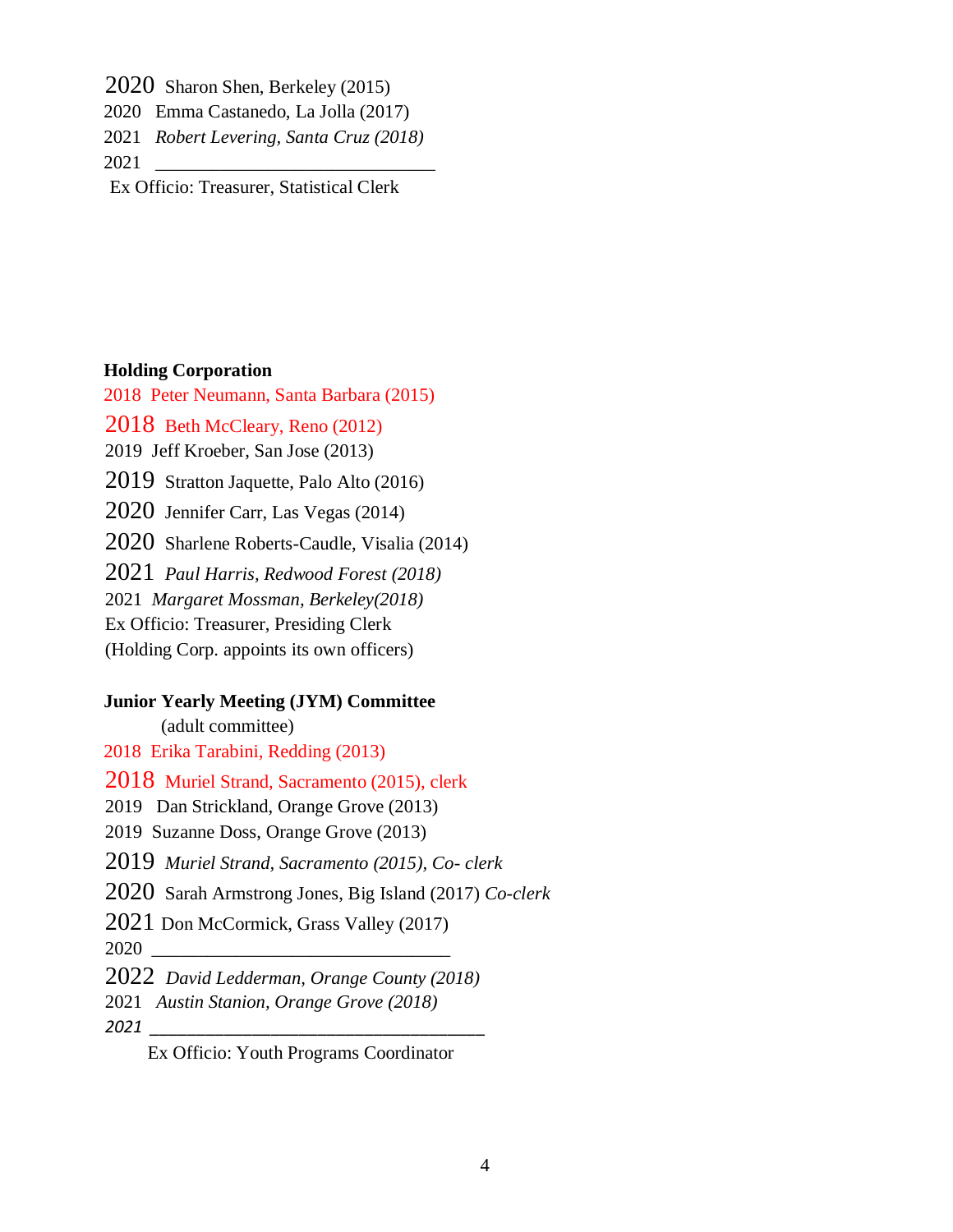**Latin American Concerns Committee** *Reduce to 3-6 members* 2018 Ann Boone, Redwood Forest (2015) 2018 Linda Rowell, Chico (2015) 2019 Betty Guthrie, Orange County (2016) 2019 Nate Secrest, Lake County (2016) 2020 Margaret Bean, Guatemala (2013) 2020 Burton Housman, La Jolla (2015) 2020 Patricia Portillo, Sacramento (2017) 2021 *Linda Rowell, Chico (2015) Co-clerk* • Appointed by Casa de los Amigos: Patricia Constantino (Mexico City) (2016) Appointed by El Salvador Project: Hulda Muaka, Palo Alto

 Appointed by Guatemala Scholarship Program Donna Smith (Redwood For.) (2014), *Co-clerk*

#### **Ministry and Oversight Committee**

2018 Janet Gastil, San Diego (2014) 2018 Sally Kingsland, Straw.Ck.(2015), co-clerk 2018 Kylin Navarro, Berkeley (2015), co-clerk 2019 Shayne Lightner, Santa Monica (2013) 2019 Valerie Nuttman, Santa Cruz (2016) 2019 Jim Summers, La Jolla (2016) *Co-clerk*  2020 Shan Cretin, Santa Monica (2017) *Co-clerk* 2020 Thistle West, Strawberry Creek (2017) 2020 Gail Eastwood, Humboldt (2018) 2021 *Kylin Navarro, Berkeley (2015)* 2022 *Elena Anderson, Redwood Forest (2018)*  2021 \_\_\_\_\_\_\_\_\_\_\_\_\_\_\_\_\_\_\_\_\_\_\_\_\_

#### **Peace and Social Order Committee**

(reducing to 6)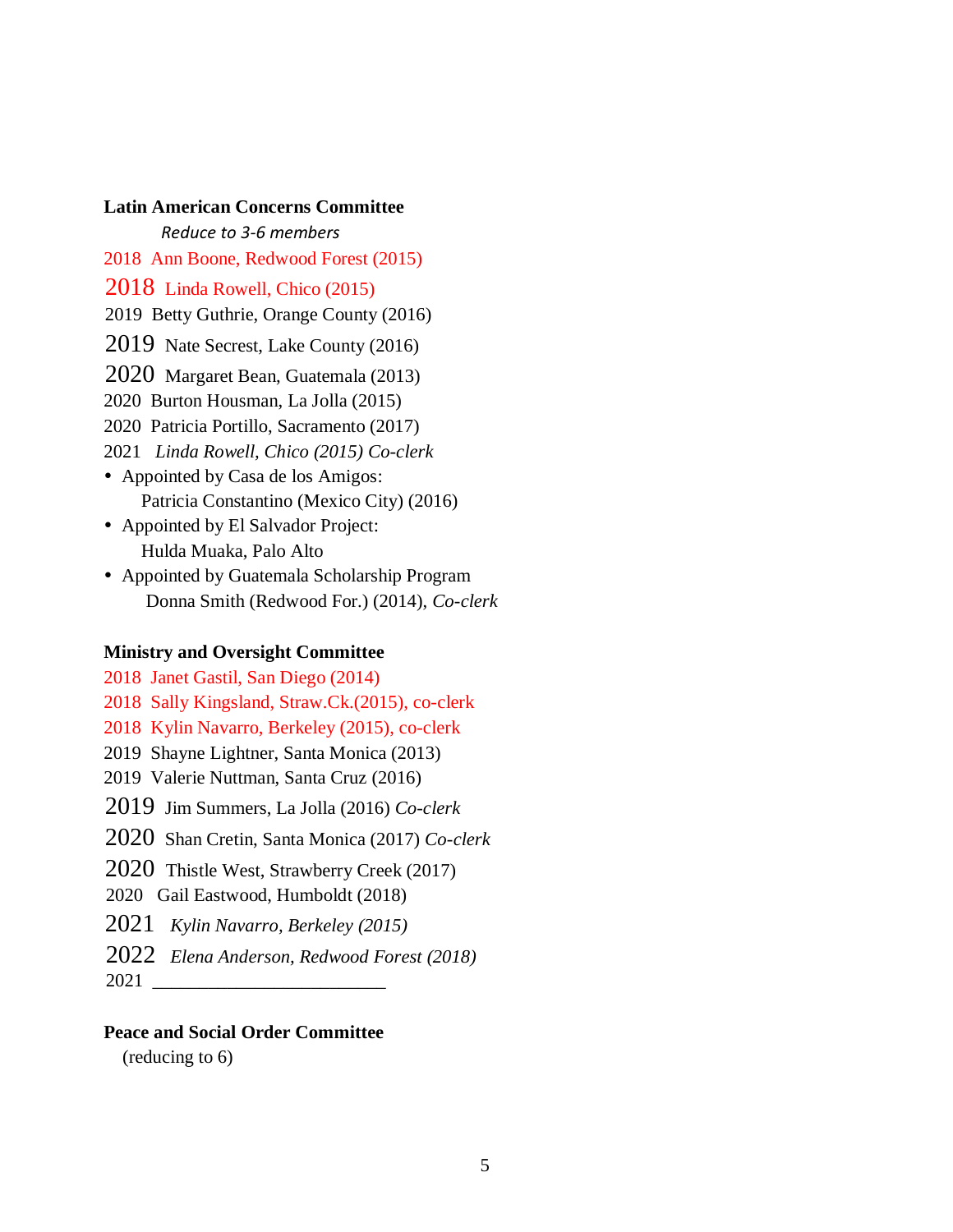2018 Anthony Manousos, Orange Grove (2014) 2018 Eric Straatsma, Redwood Forest (2015) 2018 Graciela Martinez, Visalia (2017) *2019 Ann Baier, San Jose (2018)* 2019 Shannon Frediani, Santa Cruz (2016), clerk 2020 Stephen McNeil, Strawberry Creek (2014) 2019 David Breitzmann, San Francisco (2017) 2020 Linnea Hanson, Chico (2017) 2021 *Graciela Martinez, Visalia (2017)*  2021 *Brian Johnson, Santa Monica (2018)*  Ex Officio: SCQM Peace and Social Order Committee clerk, one PYM AFSC representative, one PYM FCLCA representative,

one PYM FCNL representative

#### **Unity with Nature Committee**

(Engaged in a discernment process )

- 2018 Catya de Neergaard, Str. Creek (2013)
- 2018 Klara East, Visalia (2017)
- 2018 Lora Powell, Berkeley (2017)
- 2019 Shelley Tanenbaum, Strawberry Ck. (2013)
- 2019 Sharon Shen, Berkeley (2016)
- 2020 Andrea Beane, Santa Monica (2017)
- 2021 *Lora Powell, Berkeley (2017)*
- 2021 \_\_\_\_\_\_\_\_\_\_\_\_\_\_\_\_\_\_\_\_\_\_\_\_

### **Youth Programs Coordinating Committee**

- 2018 Barbara Babin, Redwood Forest (2016)
- 2018 Gail Eastwood, So. Humboldt WG (2017)
- 2019 Melissa Lovett-Adair, Ctrl. Coast (2016)
- 2019 Bertha Peña, Mexico City (2016), clerk
- 2020 Jennifer Carr, Las Vegas (2013)
- 2020 Stephen Myers, Sacramento (2014)
- 2021 *Rebekah Percy, La Jolla (2015)*
- 2021 *Barbara Babin, Redwood Forest (2016)*

Youth members (nominated by YPCC):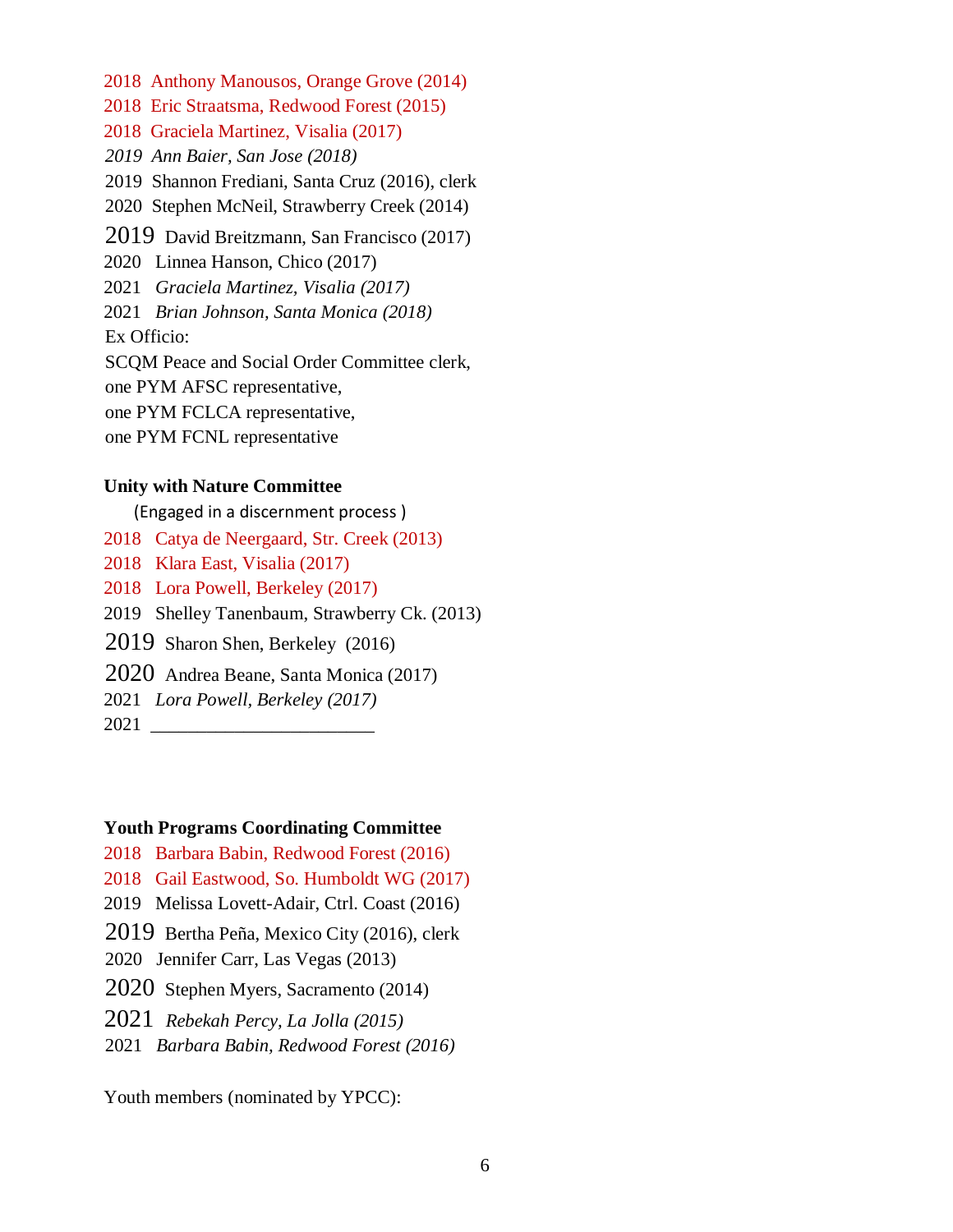- 2018 Rebekah Percy, La Jolla (2015)\* 2018 Julian Garrett, San Jose (2016)\*
- 
- 2018 Rachel Kempf, Santa Monica (2017)\*
- 2018 Kiernan Colby, Silver Springs, MD (2017)

# **PYM DELEGATES (REPRESENTATIVES AND OBSERVERS) TO OTHER ORGANIZATIONS**

### **REPRESENTATIVES:**

# **American Friends Service Committee (AFSC)**

# **Corporation**

- 2018Nancy Mellor, Sacramento(2012), convene
- 2019Shannon Frediani, Santa Cruz (2016)
- 2020 *Nancy Mellor, Sacramento(2012), convener*

# **Friends Bulletin Corp. (Western Friend) Board of Directors**

- 2018Jim Anderson, Chico (2015), convener
- 2019 Doug Smith, Reno (2015)
- 2020 Claire Gorfinkel, Orange Grove (2016)
- 2021 *Jim Anderson, Chico (2015), convener*

# **Friends Committee on Legislation of California (FCLCA)**

(appointed by Peace & Social Order Committee) 2018 Stephen Myers, Sacramento (2016)

# **Friends' Committee on National Legislation**

**(FCNL)**  2018 Stephen McNeil, Str.Creek (2015) convener 2018 Anthony Manousos, Orange Grove (2016) 2019 Carolyn Levering, Santa Cruz (2016) 2019 Robert Levering, Santa Cruz (2016) 2020 Klara East, Visalia (2017) 2020 Julia Thompson, Palo Alto (2017) 2021 *Miriam Myers, San Francisco (2018)*

2021 *Rebekah Percy, Sacramento (2018)*

# **Friends Peace Team Coordinating Council**

2018Gay Howard, Central Coast (2009) *2021 Gay Howard, Central Coast (2009)*